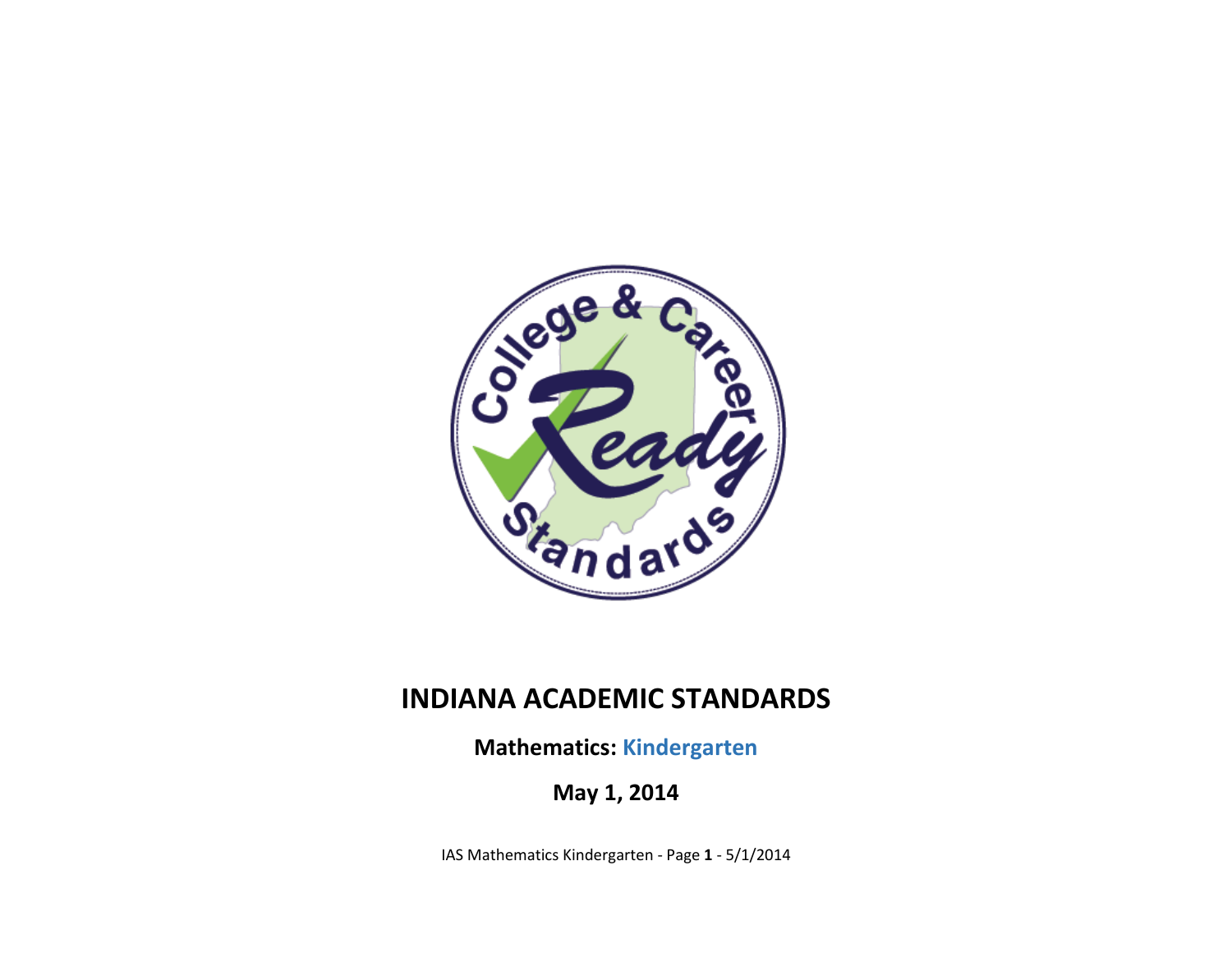#### **I. Introduction**

The Indiana Academic Standards for Mathematics are the result of a process designed to identify, evaluate, synthesize, and create the most high-quality, rigorous standards for Indiana students. The standards are designed to ensure that Indiana students are prepared to enter and successfully complete postsecondary education, and that they are prepared for long-term, economically-viable career opportunities.

#### *Standards Process*

The Indiana Academic Standards were created through a collaborative process with input from teams of K-12 educators, representing school districts located throughout the state of Indiana; professors of higher education, representing a wide range of Indiana's public and private colleges and universities; and representatives from Indiana businesses and industries. The purpose of the standards process was to design college and career ready standards that would ensure that students who complete high school in Indiana are ready for college and careers.

#### **History**

Public Law 286 was passed by the Indiana General Assembly in 2013, which creates Indiana Code 20-19-2-14.5. The law requires the Indiana State Board of Education to perform a comprehensive review of Indiana's current standards (which were the Common Core State Standards) and to adopt college and career readiness educational standards no later than July 1, 2014.

In the fall of 2013, the Indiana Department of Education established Technical Teams, which were comprised of K-12 educators in English/Language Arts and Mathematics. The Technical Teams were responsible for reviewing the existing Indiana Academic Standards (Common Core State Standards) and providing suggestions for edits and word changes to improve the clarity and progression of the standards. The Department also created Advisory Teams, which were made up of educators from higher education institutions across Indiana. The Advisory Teams were responsible for reviewing the work of the Technical Teams and providing additional input.

#### **Evaluation Process**

In January of 2014, the Indiana Department of Education, in collaboration with the Indiana State Board of Education, established Evaluation Teams. The Evaluation Teams were responsible for going several steps further than the Technical and Advisory Teams. The Evaluation Teams were tasked with conducting a comprehensive analysis of several sets of standards, with the goal of identifying the standards that most clearly aligned with the skills that Hoosier students would need to know and be able to do in order to be college and career ready.

Membership for the Evaluation Teams was gleaned from individuals who had previously participated on either a Technical Team or an Advisory Team. The Evaluation Team members were selected for their subject matter expertise (in English/Language Arts or Mathematics) and their classroom teaching experience. The Evaluation Teams were made up of K-12 educators who represented a wide variety of Indiana school districts and over 445 years of combined classroom teaching experience, and higher education subject matter experts in English/Language Arts and Mathematics, representing Indiana's public and private institutions of higher education.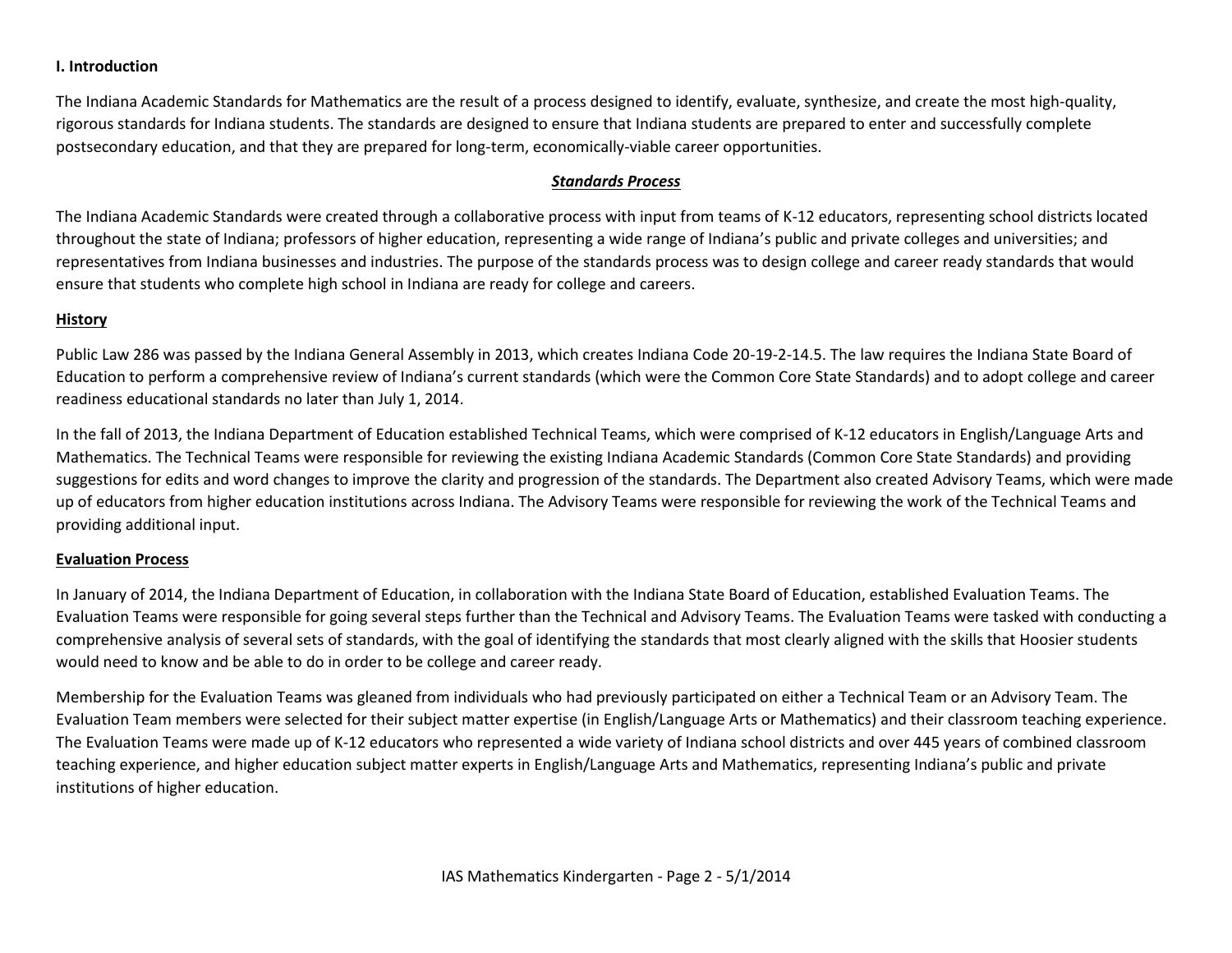The Evaluation Teams met for the first time in February of 2014. The English/Language Arts evaluation teams were given the E/LA Common Core State Standards, as well as Indiana's 2006 E/LA Academic Standards and the standards created by the National Council of Teachers of English. The Mathematics evaluation teams were given the Mathematics Common Core State Standards, as well as Indiana's 2000 Math Academic Standards, Indiana's 2009 Math Academic Standards, and the standards created by the National Council of Teachers of Mathematics.

The panel was instructed to independently evaluate each set of standards, identifying whether the standard was wholly aligned with what a Hoosier student would need to know and be able to do in order to be college and career ready; partially aligned with what a Hoosier student would need to know and be able to do in order to be college and career ready; or not aligned with what a Hoosier student would need to know and be able to do in order to be college and career ready. The results of the evaluation were processed according to a forced consensus requirement—a majority requirement was calculated for each group of standards that was reviewed. Any standard that received a fully aligned rating by the majority of reviewers was marked as fully aligned; any standard that received a not aligned rating by the majority of reviewers was marked as not aligned; and any standard that received a partially aligned rating by the majority, or did not have a majority result, was marked as partially aligned.

Once the evaluations were complete, the results were compiled, and the Evaluation Teams were brought together to conduct a consensus process. The consensus process was blind (meaning that the Evaluation Team members did not know the origin of the standards that they were discussion). Through the consensus process, the Evaluation Teams were asked to select the standards that best and most thoroughly represented what students should know and be able to do in various areas of English/Language Arts and Mathematics in order to be college and career ready. The Evaluation Teams selected the standards that they found to be most appropriate; combined standards to create a more appropriate, rigorous, or clear standard; or, if they determined that gaps existed, wrote their own standards, or reviewed standards from other states (for example, the English/Language Arts Evaluation Teams reviewed the 2010 draft standards from Massachusetts).

Once the Evaluation Teams had selected the standards (from Common Core State Standards, Indiana Academic, or other states) or had written their own where they found gaps, the list of skills identified as necessary for students to be college and career ready was posted for public comment.

#### **Public Comment, Public Hearings, and National Expert Review**

The draft college and career ready standards were posted for the public to review on February 19, 2014. The public was invited to provide comment through March 12. Thousands of public comments were received. There were also three public hearings held in southern, central, and northern Indiana to receive public comment on the draft standards.

The comments from both the online public comment and the public hearings was compiled and reviewed and used to contribute to further iterations of the standards.

In addition, a variety of national experts were contacted to review the draft standards posted on February  $19<sup>th</sup>$ . The results of the reviews were discussed, and portions of the reviews were incorporated into further iterations of the standards.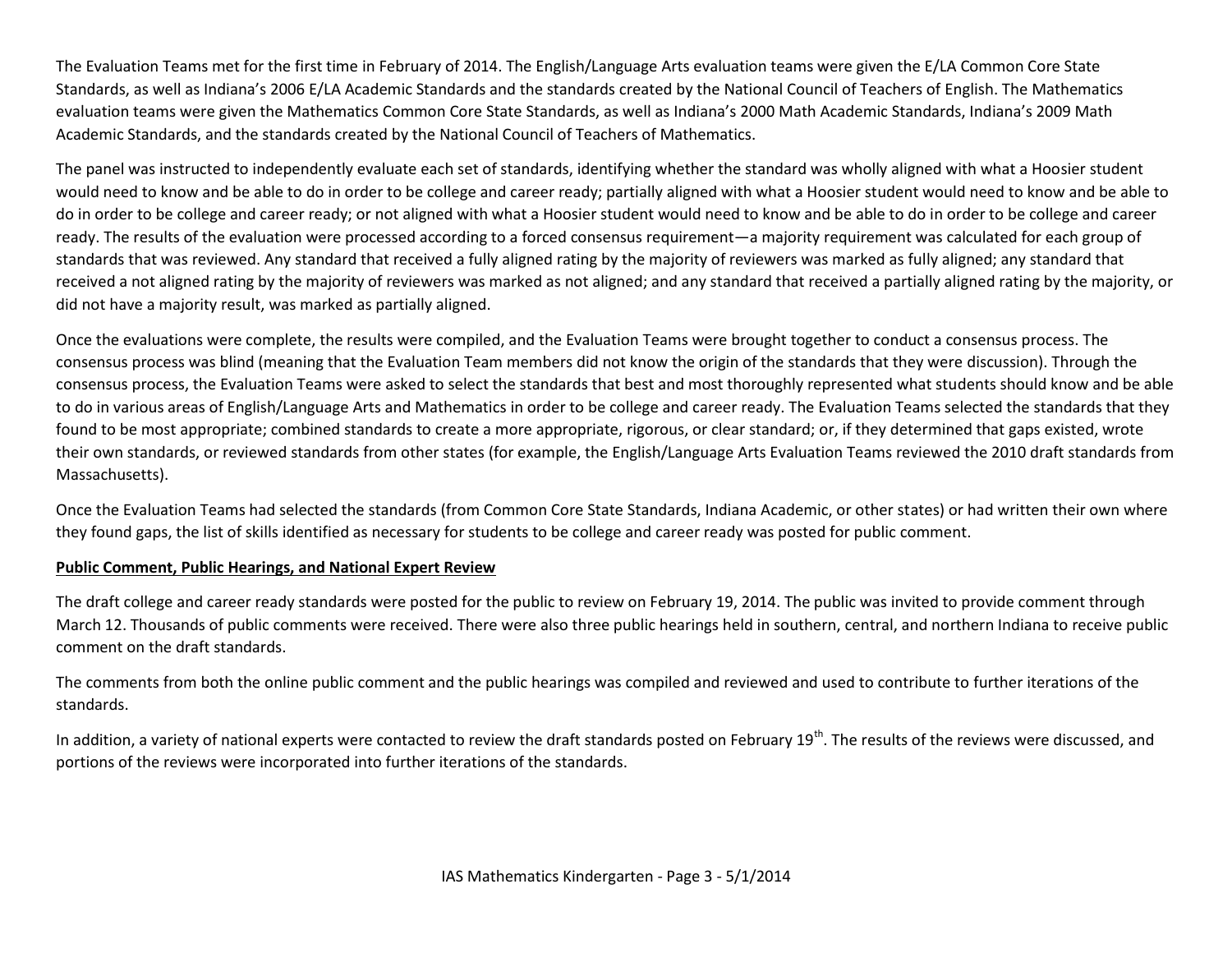#### **Reconvening of Evaluation Teams**

The Evaluation Teams were reconvened in March of 2014. The teams were tasked with incorporating public comment, as well as national expert review, and with further reviewing the draft standards to ensure that they were aligned across grade levels and showed appropriate progression from grade to grade. The Evaluation Teams were also tasked with editing and revising standards for clarity, and addressing any other public comments around grade appropriateness, bias, embedded pedagogy, or other factors.

Once the Evaluation Teams completed their reviews, the results were sent to the College and Career Ready Panels for final review and approval. The results were also shared with additional national experts, who provided reviews. The results of those reviews were analyzed and synthesized and shared with the CCR Panels.

#### **College and Career Ready Panels**

The College and Career Ready (CCR) Panels were created in order to ensure that the standards that Indiana developed were aligned with what colleges, universities, industries, and businesses deem necessary for students to be college and career ready. The CCR Panels were made up of subject matter experts from a variety of Indiana public and private colleges and universities, as well as individuals representing Indiana's businesses and industries.

The CCR Panels were brought together in late March of 2014 to review the draft Indiana Academic Standards that had been reviewed and vetted by the Evaluation Teams in mid-March of 2014. The CCR Panels were tasked with reviewing the standards from 12<sup>th</sup> grade through kindergarten to ensure that the standards were clear and understandable; aligned across grade levels, showing appropriate progression from grade to grade; and designed to prepare students for college and career readiness. The CCR panels met several times throughout the end of March 2014 and early April 2014 to accomplish this task. At their last meeting, the CCR panel members were asked to sign off on the draft standards, indicating whether, in their professional opinion, the standards were poised to prepare Hoosier students to be college and career ready.

#### **Indiana Academic Standards (College and Career Ready)**

The culmination of the efforts of the Technical Teams, Advisory Teams, Evaluation Teams, and CCR Panels is the Indiana Academic Standards that are college and career ready. While many of the standards originated from various sources, including the Common Core State Standards; 2000, 2006, and 2009 Indiana Academic Standards; Massachusetts 2010 Draft English/Language Arts Standards; Virginia Standards of Learning; Nebraska English/Language Arts Standards; the National Council of Teachers of Mathematics; and the National Council of Teachers of English, a number of original standards were also written by members of the Evaluation Teams or CCR Panels.

**The process was designed to identify the clearest, most rigorous, and best aligned standards in Mathematics and English/Language Arts to ensure that Hoosier students will graduate from high school with the knowledge, skills, and abilities to be lifelong learners who can succeed in post-secondary education and economically-viable career opportunities.**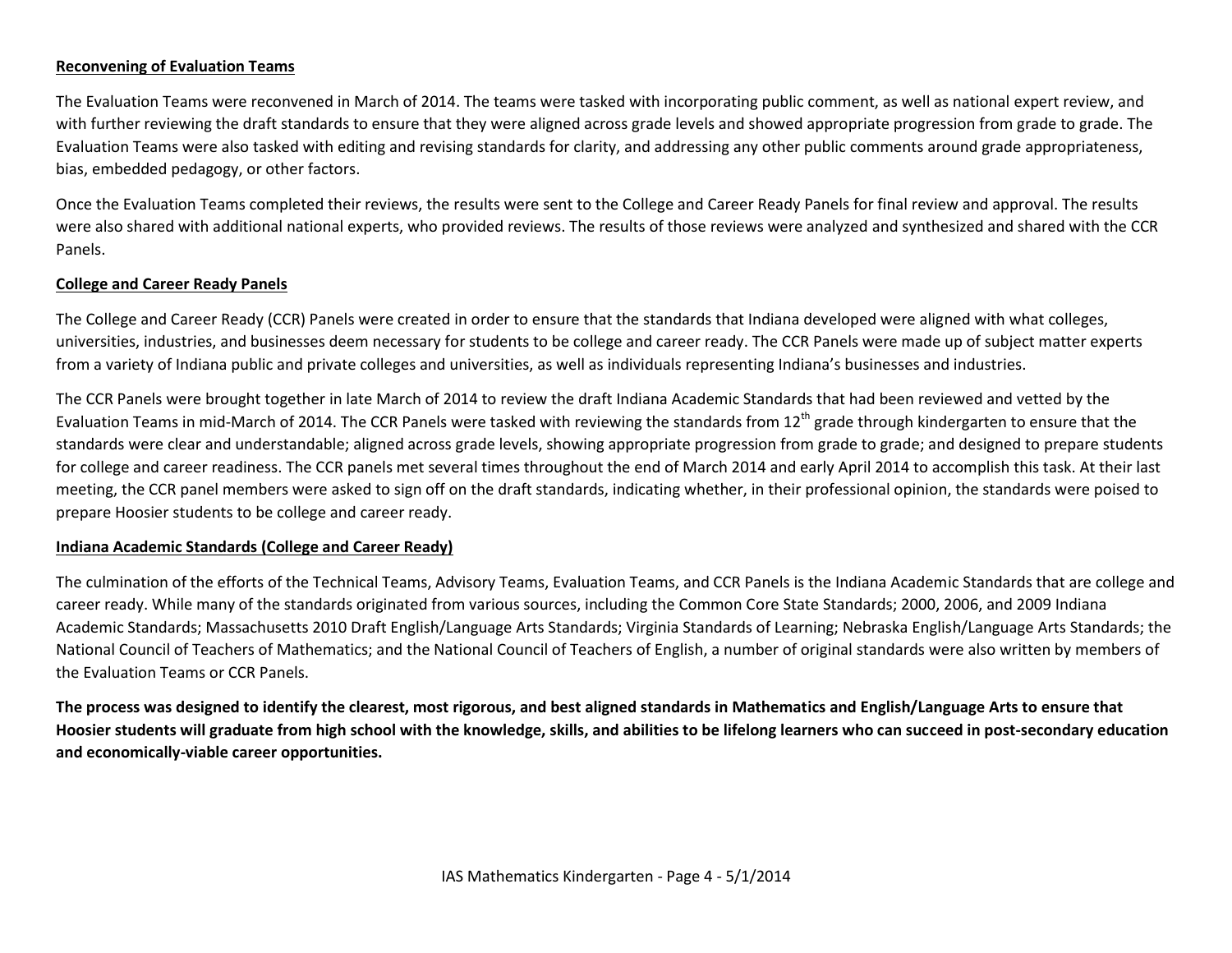#### *What are the Indiana Academic Standards?*

The Academic Standards are designed to help educators, parents, students, and community members understand what students need to know and be able to do at each grade level, and within each content strand, in order to exit high school college and career ready. The Indiana Academic Standards for English/Language Arts demonstrate what students should know and be able to do in the areas of Reading, Writing, Speaking and Listening, and Media Literacy. The Indiana Academic Standards for Mathematics demonstrate what students should know and be able to do in the areas of K-8 Mathematics; Algebra I, II, and Geometry; and higher-level high school Mathematics courses. The Indiana Academic Standards for Content Area Literacy (History/Social Studies and Science/Technical Subjects) indicate ways in which students should be able to incorporate literacy skills into various content areas at the 6-12 grade levels.

#### **What are the Indiana Academic Standards NOT?**

### 1). *The standards are not curriculum.*

While the standards may be used as the basis for curriculum, **the** *Indiana Academic Standards are not a curriculum***.** Therefore, identifying the sequence of instruction at each grade—what will be taught and for how long—requires concerted effort and attention at the district and school levels. While the standards may have examples embedded, and resource materials may include guidelines and suggestions, the standards do not prescribe any particular curriculum. Curricular tools, including textbooks, are selected by the district/school and adopted through the local school board.

### 2). *The standards are not instructional practices.*

While the standards demonstrate what Hoosier students should know and be able to do in order to be prepared for college and careers, the standards are not instructional practices. The educators and subject matter experts that worked on the standards have taken care to ensure that the standards are free from embedded pedagogy and instructional practices. *The standards do not define how teachers should teach.* The standards must be complemented by welldeveloped, aligned, and appropriate curricular materials, as well as robust and effective instructional practices.

## 3). *The standards do not necessarily address students who are far below or far above grade-level.*

The standards are designed to show what the average Hoosier student should know and be able to do in order to be prepared for college and career. However, some students may be far below grade level or in need of special education, and other students may be far above grade level. The standards do not provide differentiation or intervention methods necessary to support and meet the needs of these students. It is up to the teacher, school, and district to determine the best and most effective mechanisms of standards delivery for these students.

## 4). *The standards do not cover all aspects of what is necessary for college and career readiness.*

While the standards cover what have been identified as essential skills for Hoosier students to be ready for college and careers, the standards are not—and cannot be—an exhaustive list of what students need in order to be ready for life after high school. Students, especially younger students, require a wide range of physical, social, and emotional supports in order to be prepared for the rigors of each educational progression (elementary grades to middle grades; middle grades to high school; and high school to college or career).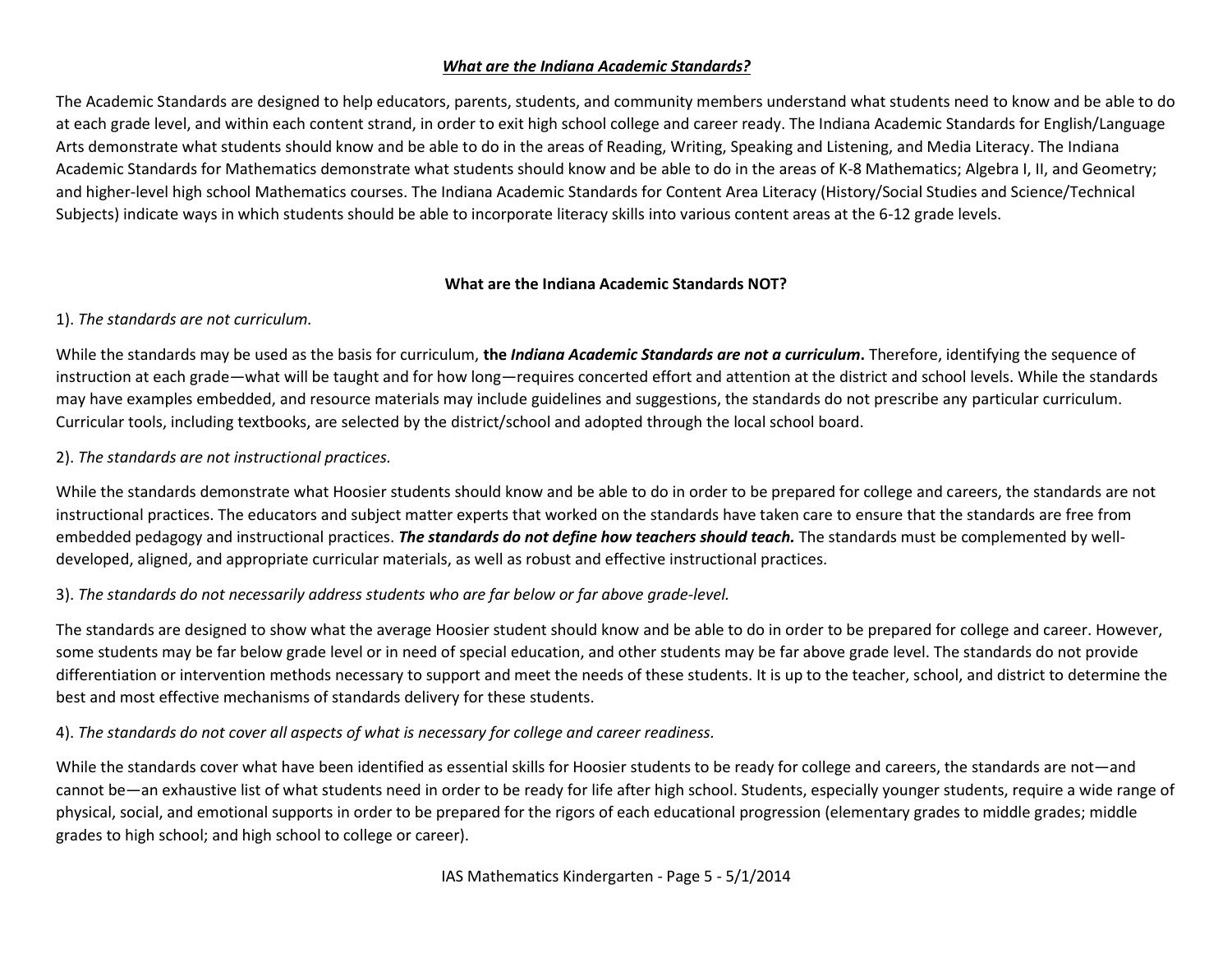#### **II. Acknowledgements**

The Indiana Academic Standards could not have been developed without the time, dedication, and expertise of Indiana's K-12 teachers, higher education professors, and representatives of Indiana business and industry. Additionally, the members of the public, including parents, community members, and policymakers who took time to provide public comments, whether through the online comment tool or in person at the various public hearings, have played a key role in contributing to the Indiana Academic Standards.

The Indiana Department of Education and Indiana State Board of Education would like to thank Ms. Sujie Shin of the Center on Standards and Assessment Implementation for providing expert facilitation throughout the process and acting in an advisory capacity. The Department and Board would also like to thank the individuals and organizations who provided national expert reviews of the draft standards.

We wish to specially acknowledge the members of the Technical Teams, Advisory Teams, Evaluation Teams, and College and Career Ready Panels who dedicated hundreds of hours to the review, evaluation, synthesis, rewriting, and creation of standards designed to produce Hoosier students who are ready for college and careers.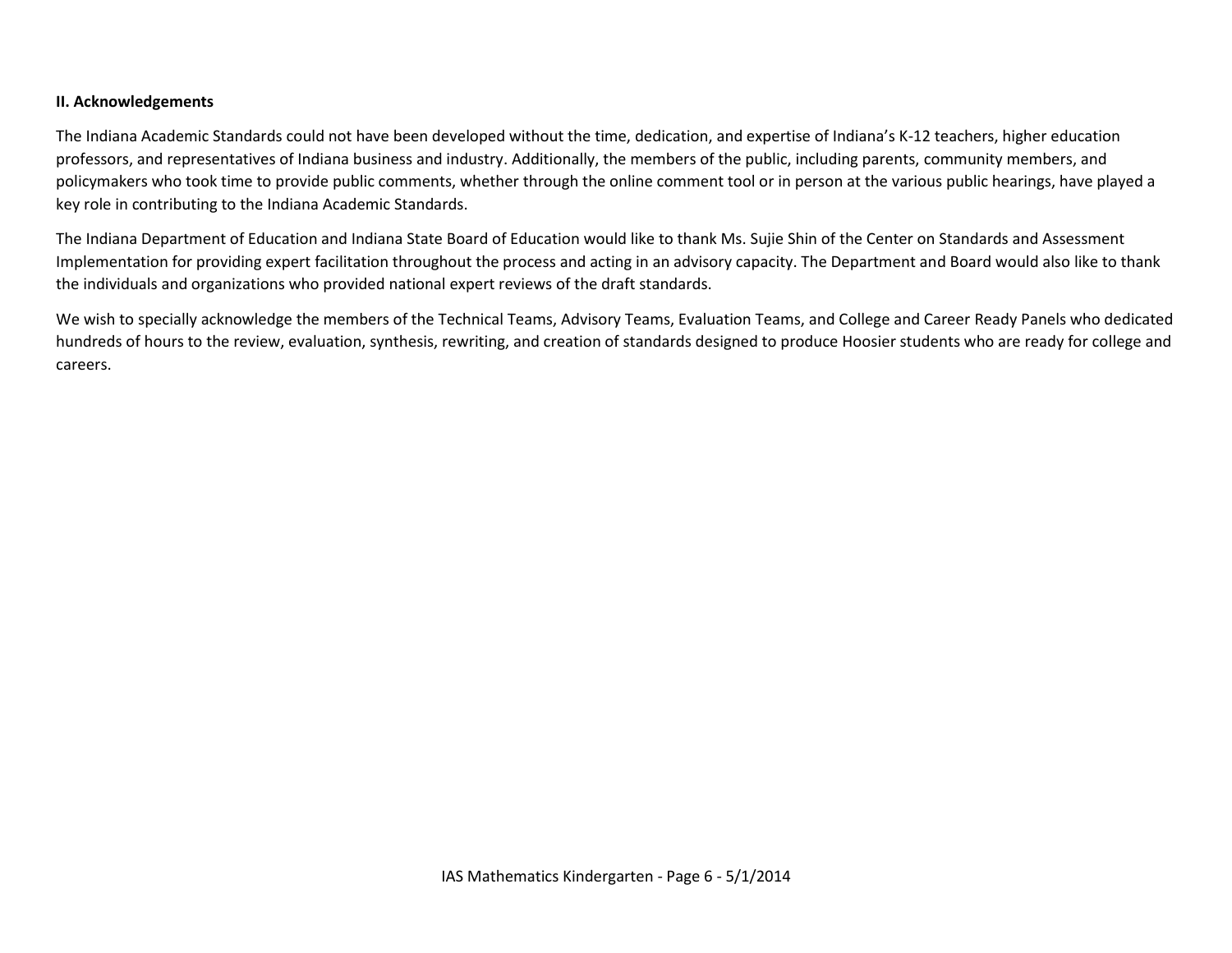# *PROCESS STANDARDS FOR MATHEMATICS*

The Process Standards demonstrate the ways in which students should develop conceptual understanding of mathematical content, and the ways in which students should synthesize and apply mathematical skills.

| PS.1: Make sense of<br>problems and persevere in<br>solving them.                   | <b>PROCESS STANDARDS FOR MATHEMATICS</b><br>Mathematically proficient students start by explaining to themselves the meaning of a problem and looking for entry points<br>to its solution. They analyze givens, constraints, relationships, and goals. They make conjectures about the form and<br>meaning of the solution and plan a solution pathway, rather than simply jumping into a solution attempt. They consider<br>analogous problems and try special cases and simpler forms of the original problem in order to gain insight into its solution.<br>They monitor and evaluate their progress and change course if necessary. Mathematically proficient students check their<br>answers to problems using a different method, and they continually ask themselves, "Does this make sense?" and "Is my                                                                                                                                                                                                                                                                                                                                                                                                                |
|-------------------------------------------------------------------------------------|--------------------------------------------------------------------------------------------------------------------------------------------------------------------------------------------------------------------------------------------------------------------------------------------------------------------------------------------------------------------------------------------------------------------------------------------------------------------------------------------------------------------------------------------------------------------------------------------------------------------------------------------------------------------------------------------------------------------------------------------------------------------------------------------------------------------------------------------------------------------------------------------------------------------------------------------------------------------------------------------------------------------------------------------------------------------------------------------------------------------------------------------------------------------------------------------------------------------------------|
|                                                                                     | answer reasonable?" They understand the approaches of others to solving complex problems and identify correspondences<br>between different approaches. Mathematically proficient students understand how mathematical ideas interconnect and<br>build on one another to produce a coherent whole.                                                                                                                                                                                                                                                                                                                                                                                                                                                                                                                                                                                                                                                                                                                                                                                                                                                                                                                              |
| PS.2: Reason abstractly and<br>quantitatively.                                      | Mathematically proficient students make sense of quantities and their relationships in problem situations. They bring two<br>complementary abilities to bear on problems involving quantitative relationships: the ability to decontextualize-to abstract<br>a given situation and represent it symbolically and manipulate the representing symbols as if they have a life of their own,<br>without necessarily attending to their referents—and the ability to contextualize, to pause as needed during the<br>manipulation process in order to probe into the referents for the symbols involved. Quantitative reasoning entails habits of<br>creating a coherent representation of the problem at hand; considering the units involved; attending to the meaning of<br>quantities, not just how to compute them; and knowing and flexibly using different properties of operations and objects.                                                                                                                                                                                                                                                                                                                            |
| <b>PS.3: Construct viable</b><br>arguments and critique the<br>reasoning of others. | Mathematically proficient students understand and use stated assumptions, definitions, and previously established results in<br>constructing arguments. They make conjectures and build a logical progression of statements to explore the truth of their<br>conjectures. They analyze situations by breaking them into cases and recognize and use counterexamples. They organize<br>their mathematical thinking, justify their conclusions and communicate them to others, and respond to the arguments of<br>others. They reason inductively about data, making plausible arguments that take into account the context from which the<br>data arose. Mathematically proficient students are also able to compare the effectiveness of two plausible arguments,<br>distinguish correct logic or reasoning from that which is flawed, and—if there is a flaw in an argument—explain what it is.<br>They justify whether a given statement is true always, sometimes, or never. Mathematically proficient students participate<br>and collaborate in a mathematics community. They listen to or read the arguments of others, decide whether they make<br>sense, and ask useful questions to clarify or improve the arguments. |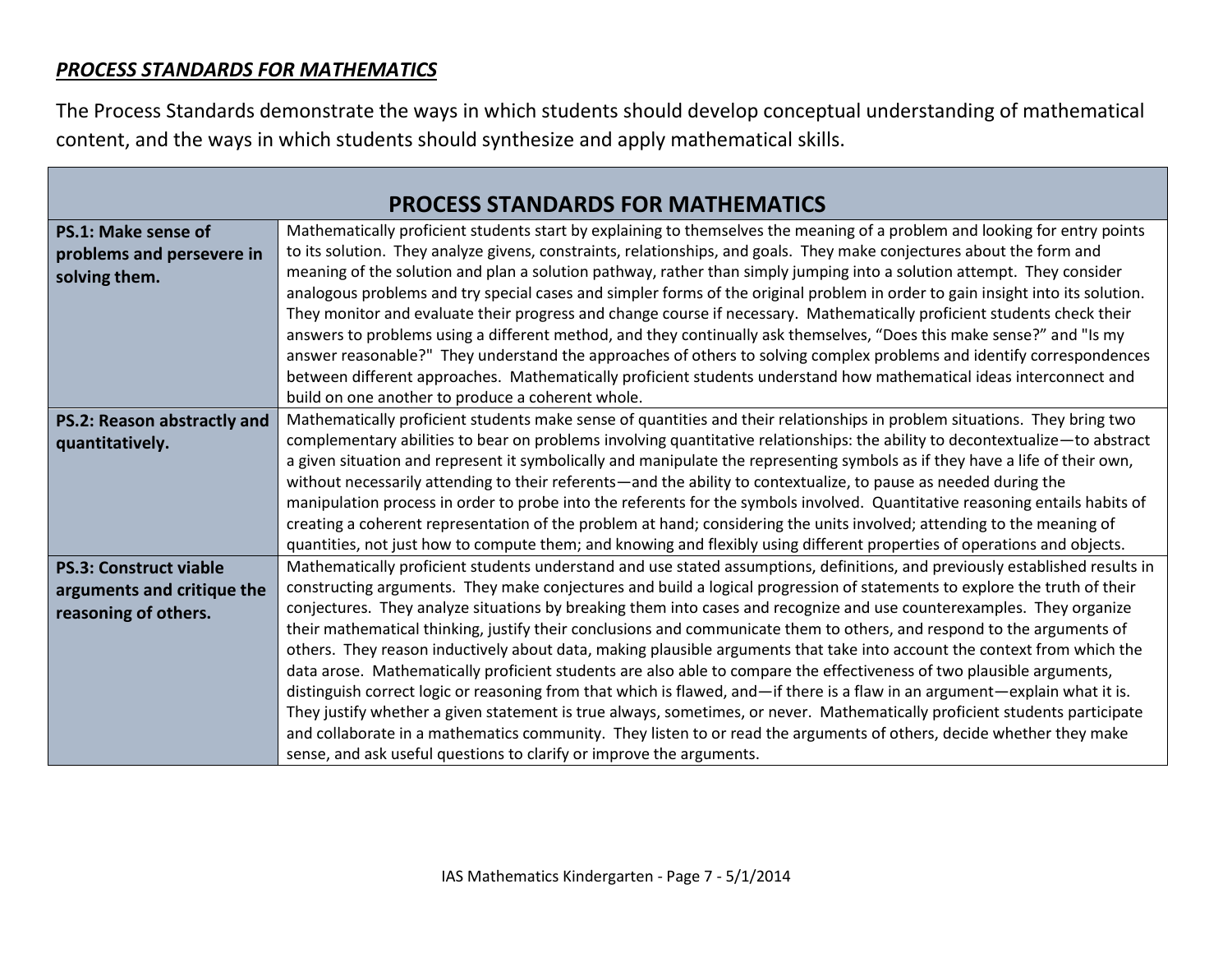| PS.4: Model with            | Mathematically proficient students apply the mathematics they know to solve problems arising in everyday life, society, and    |
|-----------------------------|--------------------------------------------------------------------------------------------------------------------------------|
| mathematics.                | the workplace using a variety of appropriate strategies. They create and use a variety of representations to solve problems    |
|                             | and to organize and communicate mathematical ideas. Mathematically proficient students apply what they know and are            |
|                             | comfortable making assumptions and approximations to simplify a complicated situation, realizing that these may need           |
|                             | revision later. They are able to identify important quantities in a practical situation and map their relationships using such |
|                             | tools as diagrams, two-way tables, graphs, flowcharts and formulas. They analyze those relationships mathematically to         |
|                             | draw conclusions. They routinely interpret their mathematical results in the context of the situation and reflect on whether   |
|                             | the results make sense, possibly improving the model if it has not served its purpose.                                         |
| PS.5: Use appropriate tools | Mathematically proficient students consider the available tools when solving a mathematical problem. These tools might         |
| strategically.              | include pencil and paper, models, a ruler, a protractor, a calculator, a spreadsheet, a computer algebra system, a statistical |
|                             | package, or dynamic geometry software. Mathematically proficient students are sufficiently familiar with tools appropriate     |
|                             | for their grade or course to make sound decisions about when each of these tools might be helpful, recognizing both the        |
|                             | insight to be gained and their limitations. Mathematically proficient students identify relevant external mathematical         |
|                             | resources, such as digital content, and use them to pose or solve problems. They use technological tools to explore and        |
|                             | deepen their understanding of concepts and to support the development of learning mathematics. They use technology to          |
|                             | contribute to concept development, simulation, representation, reasoning, communication and problem solving.                   |
| PS.6: Attend to precision.  | Mathematically proficient students communicate precisely to others. They use clear definitions, including correct              |
|                             | mathematical language, in discussion with others and in their own reasoning. They state the meaning of the symbols they        |
|                             | choose, including using the equal sign consistently and appropriately. They express solutions clearly and logically by using   |
|                             | the appropriate mathematical terms and notation. They specify units of measure and label axes to clarify the                   |
|                             | correspondence with quantities in a problem. They calculate accurately and efficiently and check the validity of their results |
|                             | in the context of the problem. They express numerical answers with a degree of precision appropriate for the problem           |
|                             | context.                                                                                                                       |
| PS.7: Look for and make     | Mathematically proficient students look closely to discern a pattern or structure. They step back for an overview and shift    |
| use of structure.           | perspective. They recognize and use properties of operations and equality. They organize and classify geometric shapes         |
|                             | based on their attributes. They see expressions, equations, and geometric figures as single objects or as being composed of    |
|                             | several objects.                                                                                                               |
| PS.8: Look for and express  | Mathematically proficient students notice if calculations are repeated and look for general methods and shortcuts. They        |
| regularity in repeated      | notice regularity in mathematical problems and their work to create a rule or formula. Mathematically proficient students      |
| reasoning.                  | maintain oversight of the process, while attending to the details as they solve a problem. They continually evaluate the       |
|                             | reasonableness of their intermediate results.                                                                                  |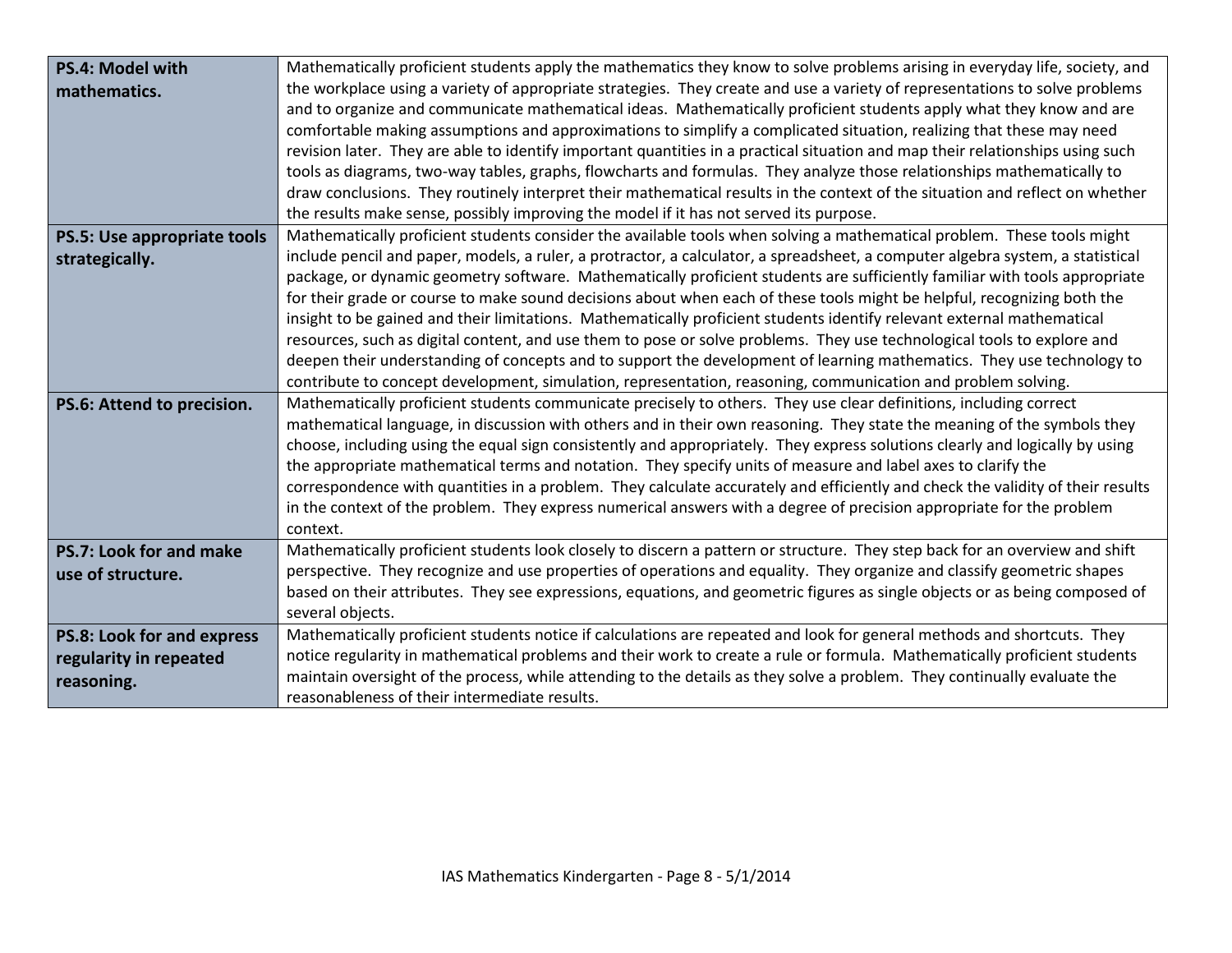# **MATHEMATICS: Kindergarten**

# *The Mathematics standards for Kindergarten are supplemented by the Process Standards for Mathematics.*

The Mathematics standards for Kindergarten are made up of 5 strands: Number Sense; Computation and Algebraic Thinking; Geometry; Measurement; and Data Analysis. The skills listed in each strand indicate what students in Kindergarten should know and be able to do in Mathematics.

# **NUMBER SENSE**

**KINDERGARTEN**

**K.NS.1:** Count to at least 100 by ones and tens and count on by one from any number.

**K.NS.2:** Write whole numbers from 0 to 20 and recognize number words from 0 to 10. Represent a number of objects with a written numeral 0-20 (with 0 representing a count of no objects).

**K.NS.3:** Find the number that is one more than or one less than any whole number up to 20.

**K.NS.4:** Say the number names in standard order when counting objects, pairing each object with one and only one number name and each number name with one and only one object. Understand that the last number name said describes the number of objects counted and that the number of objects is the same regardless of their arrangement or the order in which they were counted.

**K.NS.5:** Count up to 20 objects arranged in a line, a rectangular array, or a circle. Count up to 10 objects in a scattered configuration. Count out the number of objects, given a number from 1 to 20.

**K.NS.6:** Recognize sets of 1 to 10 objects in patterned arrangements and tell how many without counting.

**K.NS.7:** Identify whether the number of objects in one group is greater than, less than, or equal to the number of objects in another group (e.g., by using matching and counting strategies).

**K.NS.8:** Compare the values of two numbers from 1 to 20 presented as written numerals.

**K.NS.9:** Use correctly the words for comparison, including: one and many; none, some and all; more and less; most and least; and equal to, more than and less than.

**K.NS.10:** Separate sets of ten or fewer objects into equal groups.

**K.NS.11:** Develop initial understandings of place value and the base 10 number system by showing equivalent forms of whole numbers from 10 to 20 as groups of tens and ones using objects and drawings.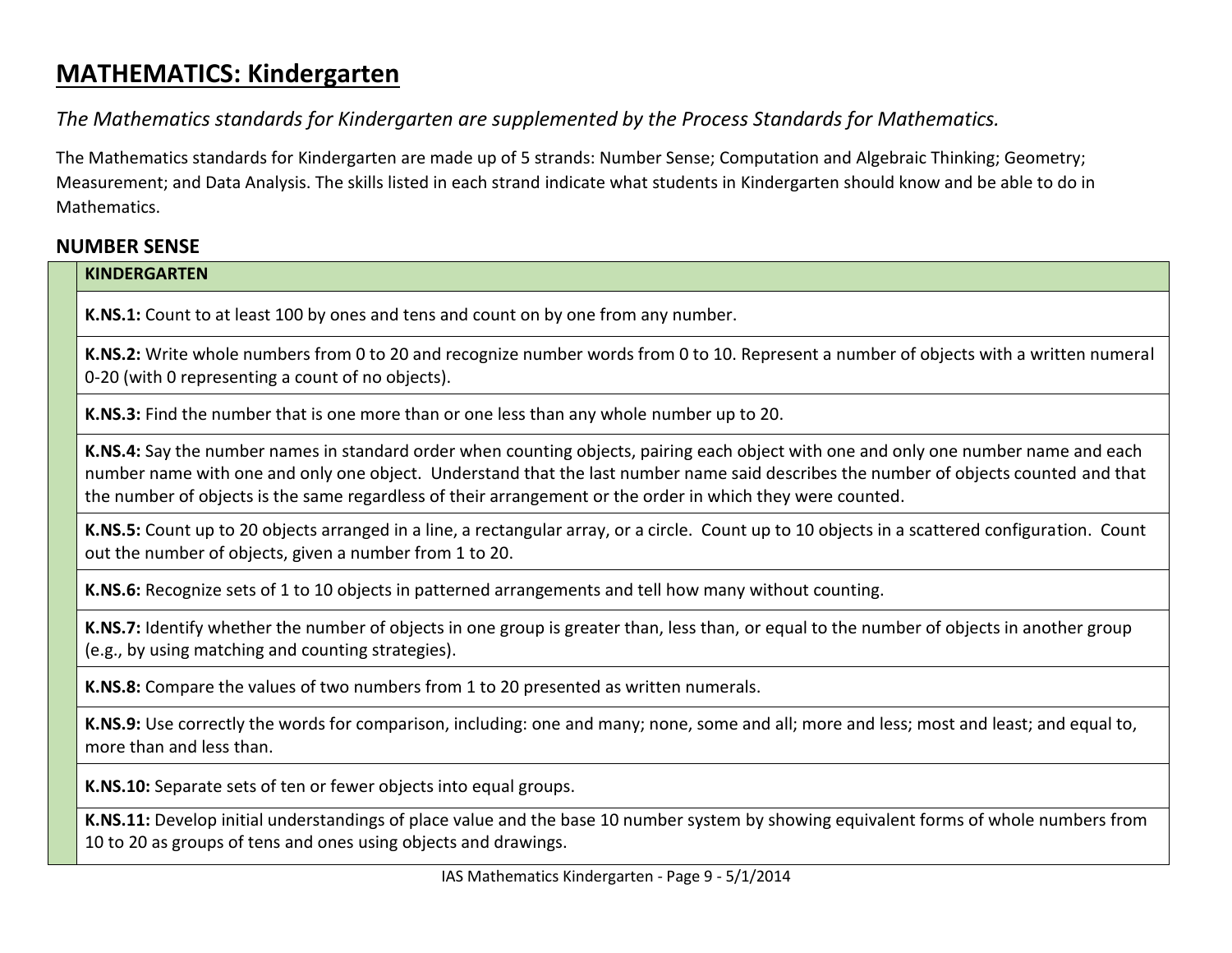# **COMPUTATION AND ALGEBRAIC THINKING**

## **KINDERGARTEN**

**K.CA.1:** Use objects, drawings, mental images, sounds, etc., to represent addition and subtraction within 10.

**K.CA.2:** Solve real-world problems that involve addition and subtraction within 10 (e.g., by using objects or drawings to represent the problem).

**K.CA.3:** Use objects, drawings, etc., to decompose numbers less than or equal to 10 into pairs in more than one way, and record each decomposition with a drawing or an equation (e.g.,  $5 = 2 + 3$  and  $5 = 4 + 1$ ). [In Kindergarten, students should see equations and be encouraged to trace them, however, writing equations is not required.]

**K.CA.4:** Find the number that makes 10 when added to the given number for any number from 1 to 9 (e.g., by using objects or drawings), and record the answer with a drawing or an equation.

**K.CA.5:** Create, extend, and give an appropriate rule for simple repeating and growing patterns with numbers and shapes.

# **GEOMETRY**

## **KINDERGARTEN**

**K.G.1:** Describe the positions of objects and geometric shapes in space using the terms inside, outside, between, above, below, near, far, under, over, up, down, behind, in front of, next to, to the left of and to the right of.

**K.G.2:** Compare two- and three-dimensional shapes in different sizes and orientations, using informal language to describe their similarities, differences, parts (e.g., number of sides and vertices/"corners") and other attributes (e.g., having sides of equal length).

**K.G.3:** Model shapes in the world by composing shapes from objects (e.g., sticks and clay balls) and drawing shapes.

**K.G.4:** Compose simple geometric shapes to form larger shapes (e.g., create a rectangle composed of two triangles).